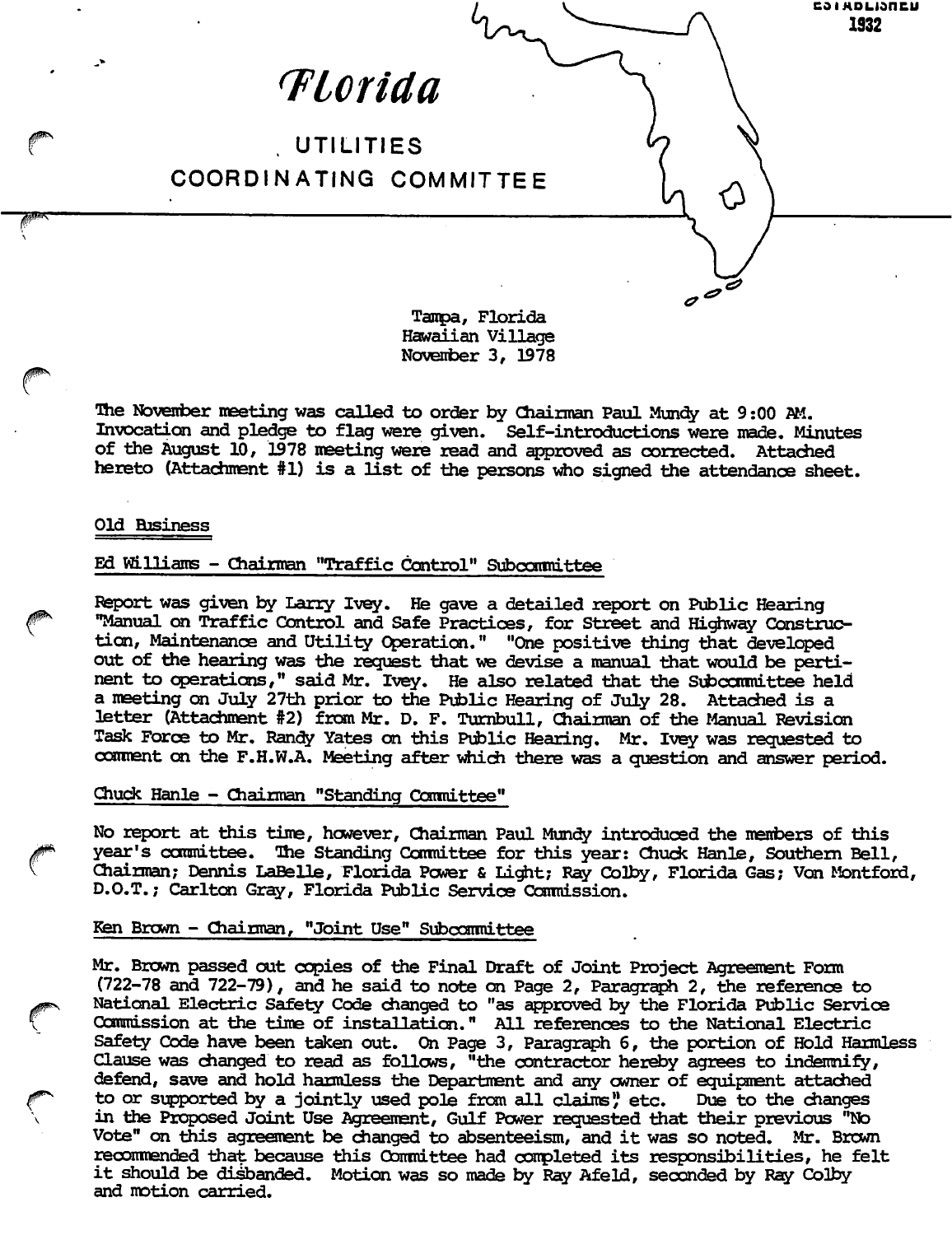rewriting this document it would be lobbying, which was the general feeling of the General Counsel for ARWA; and FHWA has the same problem, that if they contacted ARWA to rewrite it or assist them, you would get into the lobbying end of it. That is the reason for the delay; however, there is a subcommittee appointed. Mr. Mundy requested that if anyone had recommendations, to let him know what they are.

A discussion ensued on the New Highway Act, and Mr. Mundy said that if it is possible, he will try to get copies to attach to these minutes. (Not available at mailing.)

Chairman Mundy brought up the subject of a research program on breakaway poles, and he said they would have to have a lot more research before a breakaway utility pole would be satisfactory to everybody.

 $\Delta$  Mr. Mundy said he would appreciate input on updating of ASHTOW Utility Policies. He added that in June, 1979 in Buford, Georgia, the Standing Committee on Highways from ASHTOW are going to discuss the updating.

Note was made of a meeting held in Tallahassee August 30th, called by Carlton Gray of the FPSC on the problem of discovery of gasoline found in telephone facilities and the difficulties encountered in dealing with this type of problem.

Mr. Paul Mundy introduced our speaker Mr. Larry Ivey of General Telephone, who presented a program entitled "Cpen Flames in Manholes."

Ray Colby asked if anything had been done on the request which Tom Lamar Salley<br>had made in previous minutes, asking our Committee to make an answer to a specific<br>conflict previous minutes, asking our Committee to make an had made in previous minutes, asking our Committee to make an answer to a specific<br>conflict - manhole environmental permitting situation. The response was that this should be submitted to the new Standing Committee and it will be done.  $V_{0}$ 

John K. Holman made an announcement that the "No-Cut System" to be demonstrated in the field in Ft. Lauderdale, Nov. 30th at 10 AM might be of interest. Ife explained that the "No-Cut System" is an electronic device. Also, he asked the Committee for a verification of the"Color-Code" since circulation of literature saying the brown color was included in the Standard Color Code. He asked that these Minutes reflect that we did adept the Five-Color Standard Code and dis cussion ensued. It was agreed that this Committee had adopted the National Color Code (five colors). It was also suggested that brown (treated wastewater) should be so noted that it is not included in the five colors approved by Florida Utilities Coordinating Conmittee.

Jim Nutall asked if there was a policy to protect utilities who provide services before they actually have the permits? Consensus of opinion was that there was not a policy.

Reminder - Next meeting in Ft. Myers, February 2nd, 1979. More information to follow.

There being no other business, meeting adjourned.

Respectfully submitted,

es Ruch

Secretary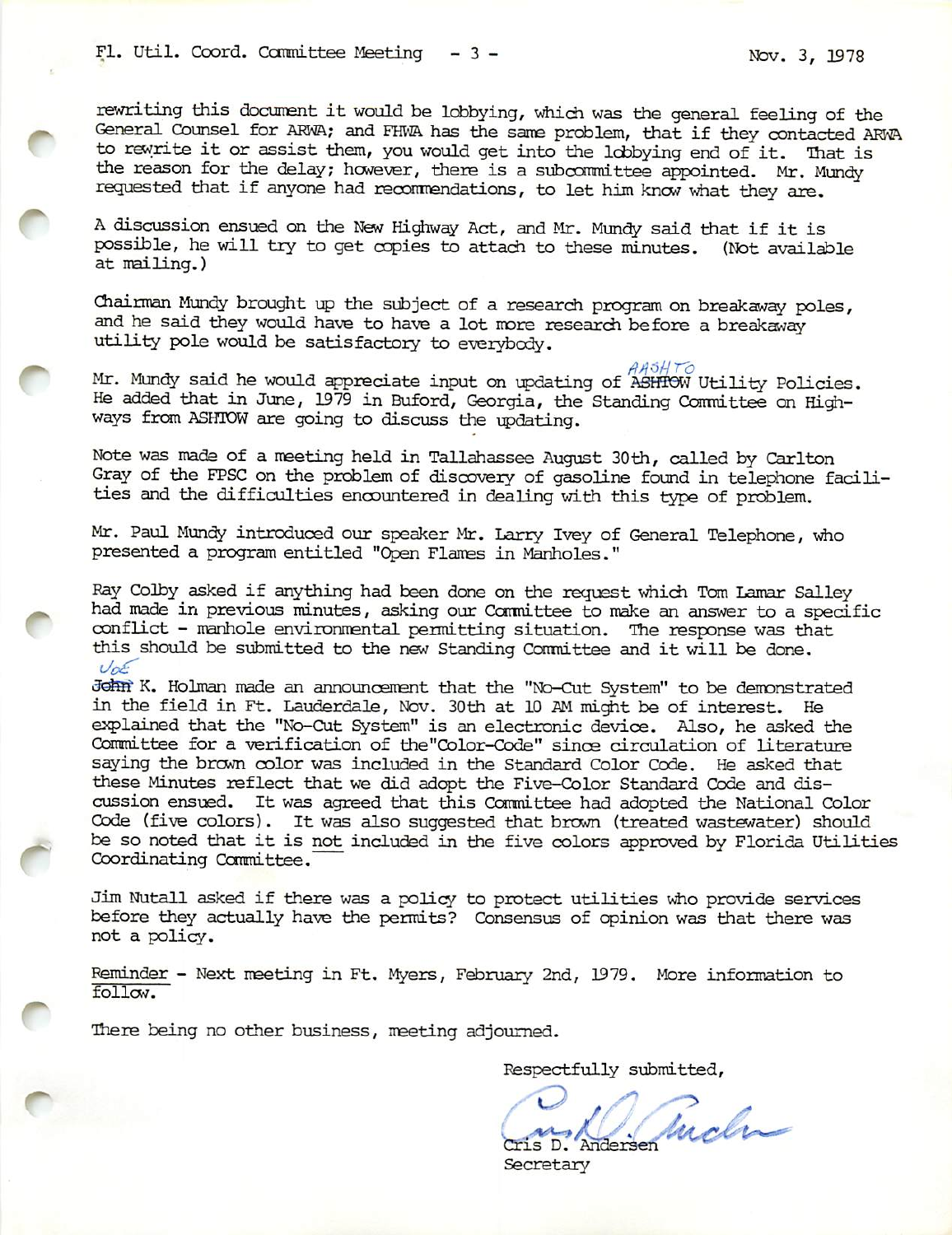## $T$ LA  $U$ TICITY COORD COMM

 $\overline{\psi}$ 

NAWE RHOUE .<br>E-DE11 BIJS - ANS NE 1 A. 2019 - T-400  $879 - 271$  $2$   $45$  Hermer 223-8238 LLATZ OF TAMPA REGIC NORCS 223-8739

646-1208

904-258-9044

305-636-7411

City & Tampa DPW Engr Tampa 3 Ludo Van Den Bogaert Life Cas Computer Wink and  $4\pi a$ y C Colby. An Starpa take Este (Tanpa 5 John Allanacue **sis 8058** SBTET, POBOLASI DAYT.BCH, 7LA 2015 G.D. O. UNGER T. Ed. Spirz FLA Power (Light : P.O. Box136; NERXITT ISL FLO GUER SLAUT HIAM  $8$  $D$ annis M. La $S$ elle 305 552-4430

9 Glen Cock Jampa Electric G. JAMPA 813–879–4111 GO TE C TANIA  $10$  *LARRY*  $1/eV$  $8/3 - 224 - 6473$ 11 Den Jourson 813-224-4765 City of Tanga RfF. Planing Tampa<br>Guer Power Co. Perisrica A  $12$   $Al$   $Al$   $Al$  $813 - 223 - 8618$ 3. Jun DuMNING  $904 - 434 - 634$ 14 STEVE RICHBOURG Guis Four Co Pensacaca 904-434-8350 Rogor One & L. C. Dirtion of Boy-255-2700  $15$   $131 - 10$ UNCAN

 $Q$ clando Utit Comm  $Q$ daido 305-1423-9148 16 A.U. Gardner Je 19 DAN SOLON POR COS TO CAR 813-228-9743 1. 813-228-9743 813–272–3911 20 STANLEY BUNDS A SACKSWING CLEARL ATHER JAX 904=633-4700 Z CHUCHANLE Souther BELL FT LAUDEDAL 305-776-2788

22 John E. Charles Source Tel Co Aven Pack 813 = 453 3243 EQ JOHY LALIOTIS ENY OFTANIA WATER DEP TAMPA 813-923-8676 ay AKTHUR DIIAKD SE GITY OF TANPA WATER DEPT. TANPA 813-8676 2. JOE KEHOE GEN. TEL & ST PETERBURG 893-4238 20 TED ECKERSON GEN TEL 20 CLEARWATER 4443-9350 THE BUCK WARRENT